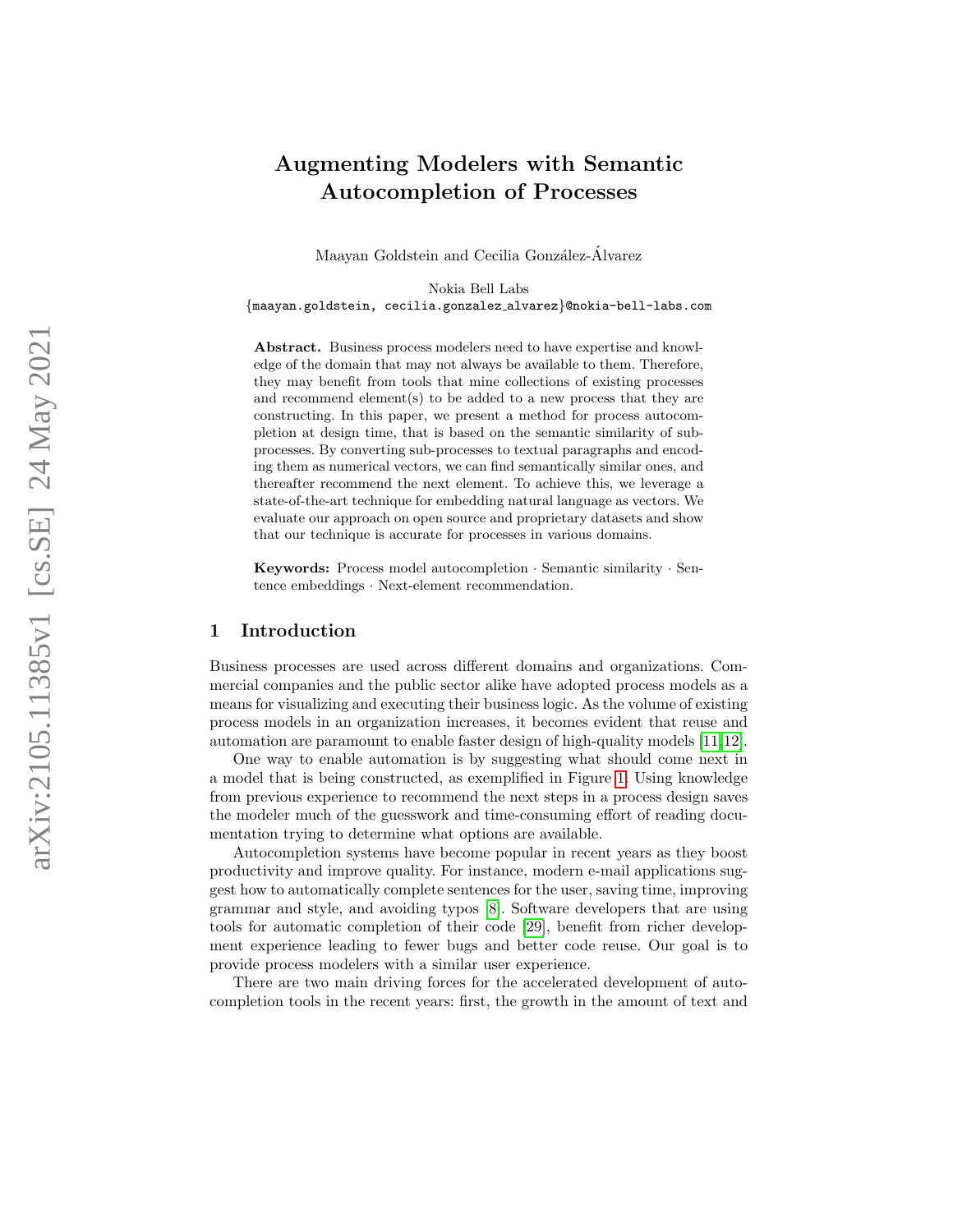<span id="page-1-0"></span>

Fig. 1: Autocompletion problem example: the modeler is interested in having a recommendation for elements that could follow the task "Rank students according to GPA and the test results", in a process excerpt from [\[1\]](#page-14-3).

open source code available on the web, and second, recent advances in deep learning that benefit from large volumes of information. These two factors contribute to the widespread adoption of deep learning models that are highly accurate and easily transferable to various domains [\[13,](#page-14-4) [22\]](#page-15-1).

However, autocompletion of business process models has not experienced a breakthrough yet, as vast repositories of open-source models do not exist. As machine learning techniques that train recommendation systems from scratch require large amounts of data, they are inapplicable for process autocompletion.

Several past attempts to solve the autocompletion problem focused on syntactic information, such as the structure of process model graphs, and did not take into account the semantic meaning of the processes and their fragments [\[5,](#page-14-5)[12,](#page-14-1)[15,](#page-15-2) [23,](#page-15-3) [35\]](#page-16-0). Other researchers investigated semantic-based approaches [\[19,](#page-15-4) [20,](#page-15-5) [31,](#page-15-6) [33\]](#page-15-7), however, semantic similarity between sub-processes determined with modern deep learning techniques has not been fully explored yet.

Our contributions. In this paper, we propose to use semantic similarities among processes to enable the autocompletion of the next element(s) at design time. Our approach takes into account the limited availability of data in the field by leveraging pre-trained models for natural language processing (NLP). It also overcomes the obstacle of handling elements that bear similar meaning, but somewhat different textual description, by matching tasks with similar labels rather than exact matches only. Our solution transforms sequences of process elements into paragraphs of text and represents them as sentence embeddings, which are learned representations of text that capture semantic information as vectors of real numbers.

The computed embeddings of element sequences can be compared to each other via techniques that measure the distance between vectors. Thus, given a partially completed process, we can find processes in a repository of existing business processes that are semantically similar to it. Thereafter, we can recommend the most likely element to be added to the process, based on these similar processes.

We also present a framework for evaluation of next-element recommendation systems, filling the gap of previous works on autocompletion. We evaluate the effectiveness of our approach using metrics widely utilized in NLP and recommendation systems.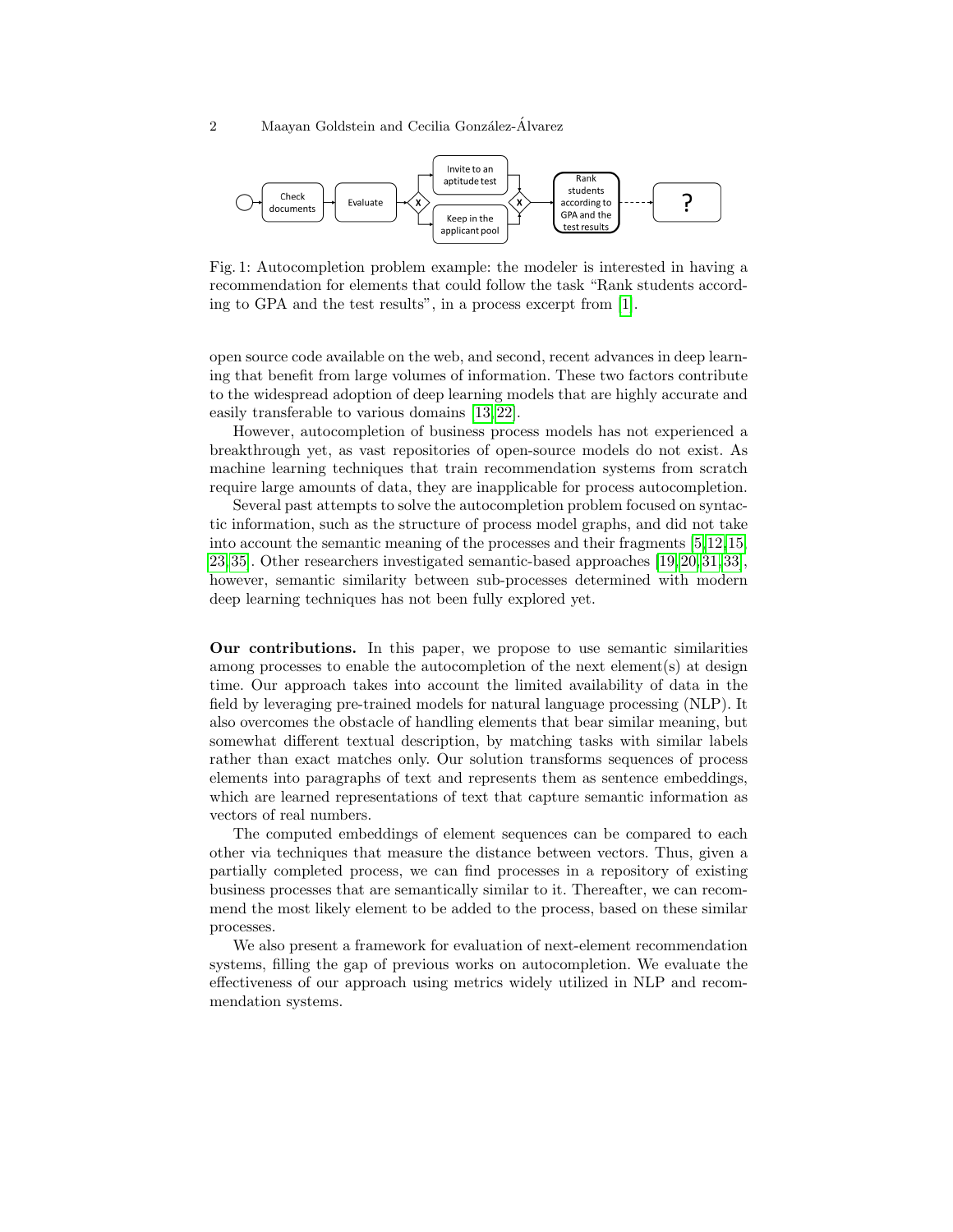# 2 Semantic Autocompletion in a Nutshell

Semantic autocompletion aims at recommending process elements based on semantic similarity of the process being developed to other processes from a given repository.

Our autocompletion engine works following the procedure illustrated in Figure [2.](#page-2-0) The unfinished process at the top is an excerpt from a process taken from the university admissions dataset [\[1\]](#page-14-3) and represents the application procedure for master students in Frankfurt university.

The autocompletion engine may suggest the modeler that is developing this process which is the most likely next element to the last one added. In our example, the last element is the task "Rank students according to GPA and the test results", marked with a bold outline. To autocomplete the process, our algorithm first traverses all the sub-processes of a predefined length leading to that specific task. In the example, we consider sub-processes of length three, resulting in the two paths marked with a star and a diamond. Next, we convert each sub-process into a paragraph of text by concatenating the labels and type names of the elements in the sub-process.

Third, for each paragraph, we compute its vector embedding, such that an arbitrary length text is converted to a fixed length numerical vector. Then, each computed embedding of the target process is compared to the embeddings of all the sub-processes from an existing dataset of processes (exemplified at the bottom of the figure), via a similarity metric. Finally, if there are sub-processes in the input dataset that are semantically similar to the sub-process of interest, the top matching recommendations are shown to the user. These recommendations are the elements that appeared in the dataset for other universities right after the most similar paths (that is, were connected to those paths via a connector).

<span id="page-2-0"></span>

Fig. 2: Overview of our approach for the autocompletion of a partial process model. Based on the most semantically similar paths in the input dataset, up to 3 top recommendations are shown to the modeler.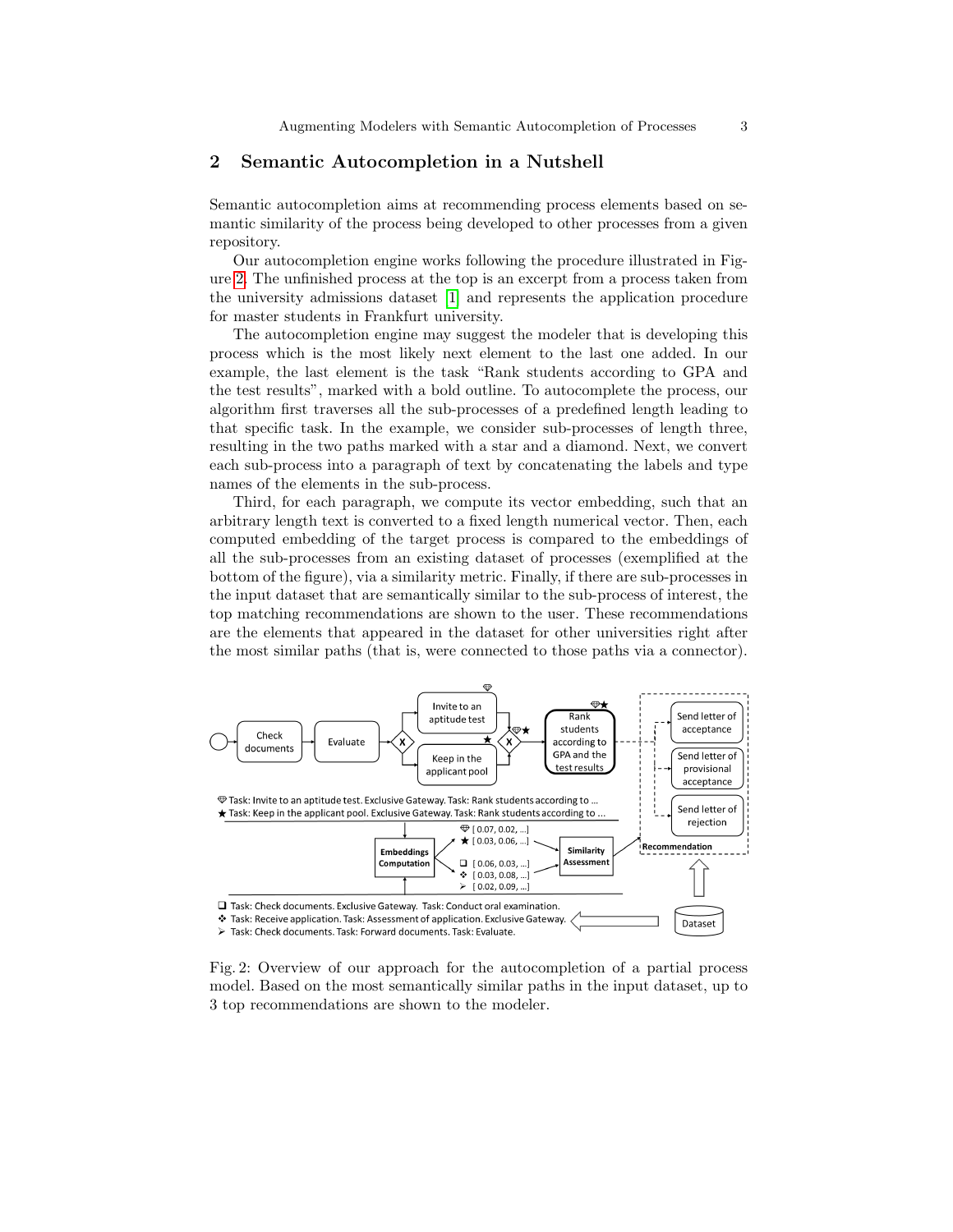# 3 Preliminaries

Finding similarities between processes is key to our autocompletion strategy, that is fully explained in Section [4.](#page-5-0) This section serves as a background on how we apply vector representations of text to our problem. We also provide formal definitions for concepts used throughout the rest of the paper.

#### 3.1 Universal Sentence Encoder, Embeddings and Similarity

The way we convert paragraphs of text into vectors relies on a pre-trained deep learning model called the Universal Sentence Encoder (USE) [\[7\]](#page-14-6). USE encodes text as high-dimensional numerical vectors that can be used for text classification, semantic similarity assessment, clustering, and other tasks that involve natural language processing (NLP). Intuitively, embeddings are a mathematical representation of the semantics of the sentences.

The main advantage of embeddings is that sentences of an arbitrary length are transformed into vectors of real numbers of the same length. This enables comparison of pairs of sentences by means of computing a similarity score between vectors representing the sentences.

Let U be the USE model [\[7\]](#page-14-6). Given an input sentence  $p$  which is a list of words in English, we define sentence embedding as follows:

<span id="page-3-0"></span>Definition 1 (Sentence and paragraph embedding). For an input sentence (or paragraph) p, the embedding of p is given by  $p = U(p)$ .

Where  $U(p) \in \mathbb{R}^n$ , and n is the length of the embedding vector. Note that a paragraph that contains multiple sentences will be also encoded as a vector of length n.

Once sentences are encoded as vectors, we can calculate how close those vectors are to each other, and use this information as a measure of how semantically similar the corresponding texts are. Cosine similarity is often used in NLP to compare embeddings, and is defined as follows:

<span id="page-3-2"></span>**Definition 2 (Cosine similarity).** Given embeddings  $p$  and  $q$  for two sentences p and q, the cosine similarity is computed as:

<span id="page-3-1"></span>
$$
\cos(\mathbf{p}, \mathbf{q}) = \frac{\mathbf{p} \cdot \mathbf{q}}{\|\mathbf{p}\| \|\mathbf{q}\|} = \frac{\sum_{i=1}^{n} p_i q_i}{\sqrt{\sum_{i=1}^{n} p_i^2} \sqrt{\sum_{i=1}^{n} q_i^2}} \tag{1}
$$

We now define a similarity matrix between two sets of sentence embeddings  $X = (\mathbf{x_1}, ..., \mathbf{x_r})$  and  $Y = (\mathbf{y_1}, ..., \mathbf{y_m})$ :

**Definition 3 (Similarity matrix).**  $M(X,Y) = (cos(\mathbf{x_i}, \mathbf{y_j})), i = 1, ..., r; j = 1$  $1, ..., m$ , where  $\mathbf{x_1}, ..., \mathbf{x_r}, \mathbf{y_1}, ..., \mathbf{y_m}$  are embedding vectors.

#### 3.2 Process Model

A process consists of a set of elements and connections between those elements, which can be described by a directed graph as follows: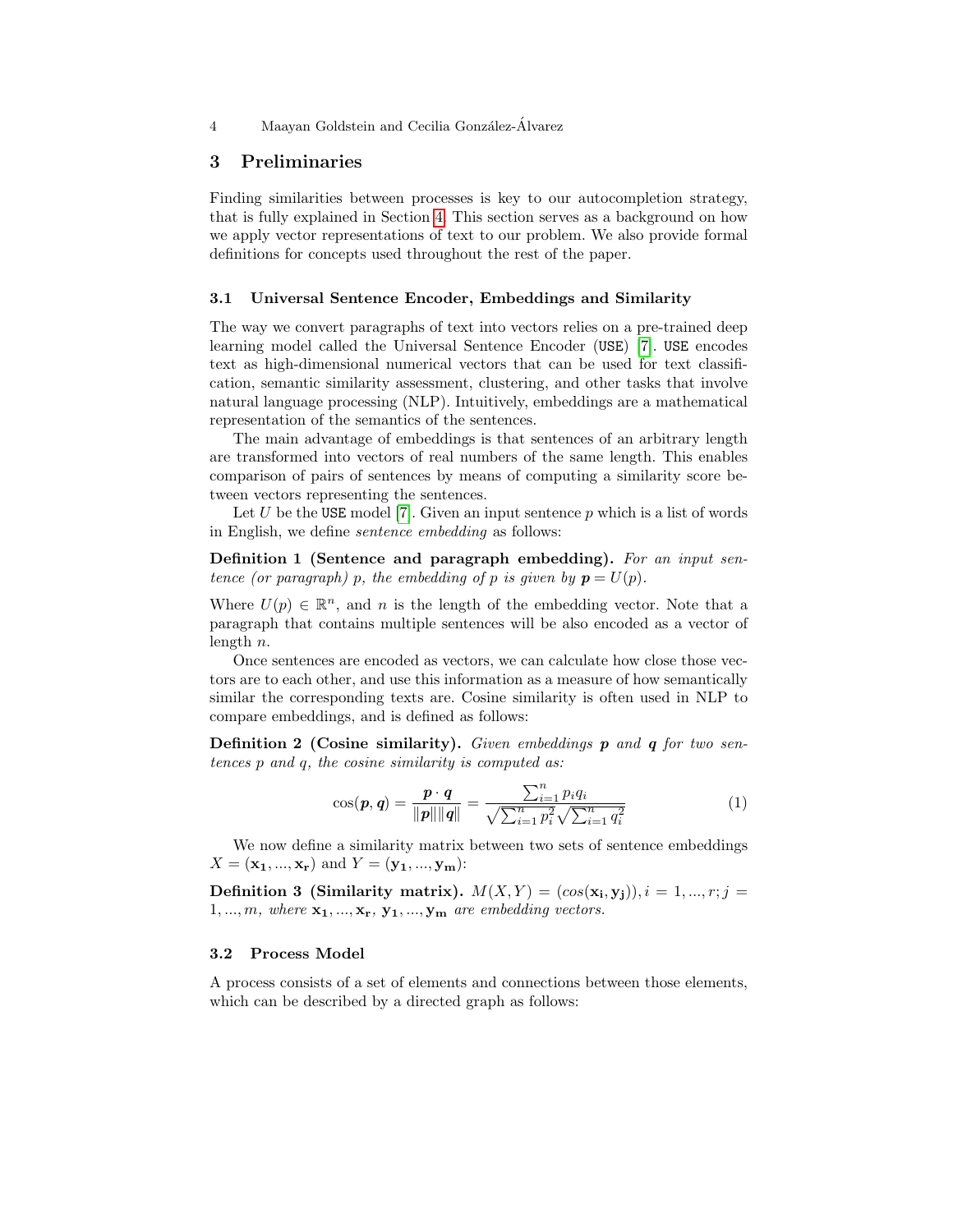**Definition 4 (Process as a directed graph).** Let  $G = \{V, E, s, t\}$  where V is a set of elements, E is the set of flows,  $s \in V$  is the "start" event at which the process starts, and  $t \in V$  is the "end" event at which the process terminates.

Each node  $v \in V$  can represent an activity, an event or a gateway used as a decision point. Each node may have a label and always has a type, that is  $v = (label, type)$ , whereas, optionally,  $label = NULL$ .

While making a recommendation for node  $v$ , we first need to extract all sub-processes of predefined length that end in  $v$ . We then compare these subprocesses to sub-processes extracted from the input dataset to find the most similar ones. We refer to these sub-processes as "slices":

<span id="page-4-0"></span>**Definition 5 (Slice).** Given a process  $G = \{V, E, s, t\}$  and a number  $n \in \mathbb{N}$ , we say that  $S_n = \{V_s, E_s\}$  is a slice of G of length n, if  $V_s \subseteq V$ ,  $E_s \subseteq E$ ,  $|V_s| = n$ , and  $S_n$  is a path graph.

Note that since  $S_n$  is a path graph [\[4\]](#page-14-7), its nodes can be topologically ordered such that we can later process the labels and the types of the nodes as if they were sentences following one another. We treat each slice as a paragraph of text, comprised of n sentences.

#### 3.3 Process Matching and Element Autocompletion

Our solution makes its recommendations based on the best matching slice that it finds in its input dataset. That is, for the last node  $v$  in an incomplete process, it extracts all the slices leading to that node, and for each such slice looks for the most similar slice in the input dataset. The best match is defined as follows:

**Definition 6 (Best match).** Given a slice p, the best match to p within the input dataset I is defined as  $t = argmax_{q \in I}(cos(\mathbf{p}, \mathbf{q}))$ , where **p** and **q** are the embeddings of slices p and q, respectively.

Practically, an autocompletion tool offers several options for the user to choose from, therefore we are normally interested to look at the top  $k$  matches rather than at the best match only. In such a scenario we choose  $k$  matches with the highest similarity score to slices ending in  $v$ .

Once the top  $k$  matches are identified, our solution produces a list of recommendations for the next element. It does so by looking at the element that followed each one of the matches in the input dataset. Examples of slices and next elements extracted from the process in Figure [2](#page-2-0) are shown in Table [1.](#page-5-1) In some cases, we may have more than one element following the slice, as we show in the second row of the table.

Note that the same match  $t$  may occur within multiple processes. In such case, the modeler will receive recommendations based on all of the relevant processes. As an example, consider the following scenario: processes A and B in the input dataset contain the slice  $x \to y \to z$ . However, in A, this slice is connected to node a (that is,  $x \to y \to z \to a \subseteq A$ ), while in B, it is connected to b (that is,  $x \to y \to z \to b \subseteq B$ ). In such a case, if a new process C is being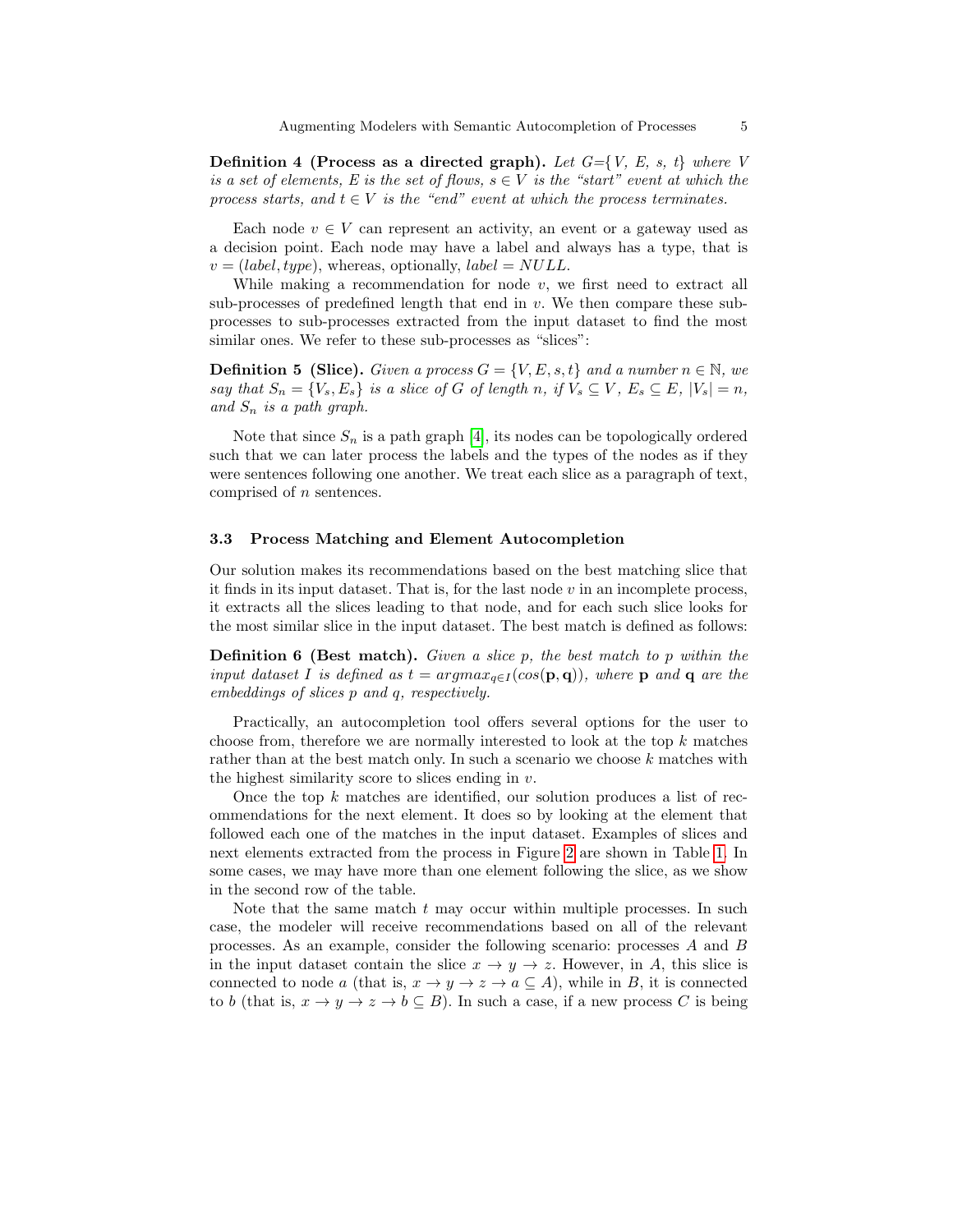<span id="page-5-1"></span>Table 1: Sample slices of length  $n = 3$  for the process in Figure [2.](#page-2-0) Slice: Start Event. Task: Check documents. Task: Evaluate.

| Next: Exclusive Gateway                                                        |
|--------------------------------------------------------------------------------|
| Slice: Task: Check documents. Task: Evaluate. Exclusive Gateway.               |
| Next: Task: Invite to an aptitude test.; Task: Keep in the applicant pool.     |
| Slice: Task: Evaluate. Exclusive Gateway. Task: Invite to an aptitude test.    |
| Next: Exclusive Gateway                                                        |
| Slice: Exclusive Gateway. Task: Invite to an aptitude test. Exclusive Gateway. |
| Next: Task: Rank students according to GPA and the test results                |

constructed, with  $x \to y \to z \subseteq C$ , then if the user asks for a recommendation on what should follow z, both a and b will be recommended. Formally, we define a recommendation as follows:

<span id="page-5-2"></span>**Definition 7** (Recommendation). For a match  $t \in I$ , we say that the element r is a recommendation, if there is an edge from the last node of t to r in the corresponding process.

### <span id="page-5-0"></span>4 Approach

Our solution recommends which elements should be added to a process model that is under construction based on an input dataset that is built from a repository of processes. This dataset contains the embeddings for all the slices of predefined length n extracted from those processes. The construction of the input dataset is done as follows: for each process, we traverse the graph representing the process in a depth-first order, starting from node s, to extract all the slices of length  $n$  (see Definition [5\)](#page-4-0). We then compute the embedding vectors for the slices (see Definition [1\)](#page-3-0). For each computed embedding we store additional information comprised of the slice itself, a reference to the process from which this slice was extracted, and the elements that followed the slice in the corresponding process, as in Table [1.](#page-5-1)

During the autocompletion phase, our solution follows the steps presented in Algorithm [1.](#page-6-0) It receives as one of its parameters the node  $v$  for which it needs to recommend the next element(s). It first determines what are the slices that lead to node v (that is, end in node v). This is done in routine *ExtractSlices* (line [2\)](#page-5-0), which traverses the graph starting from node  $v$  backwards, based on the incoming edges. Note that we only attempt to make a recommendation if we have at least one such slice.

Next, our recommender computes the embedding for each extracted slice. All the embeddings are stored in matrix  $X$  (line [7\)](#page-5-0). We then compute the similarity matrix between X and the input set embeddings stored in  $D$  (line [9\)](#page-5-0).

Our algorithm proceeds in line [10,](#page-5-0) where we find the top  $k$  matches for the slices from S with ExtractTopMatches routine. This routine looks for the best match based on the highest similarity score, records the matching slice and corresponding next-element recommendations, and repeats until k recommenda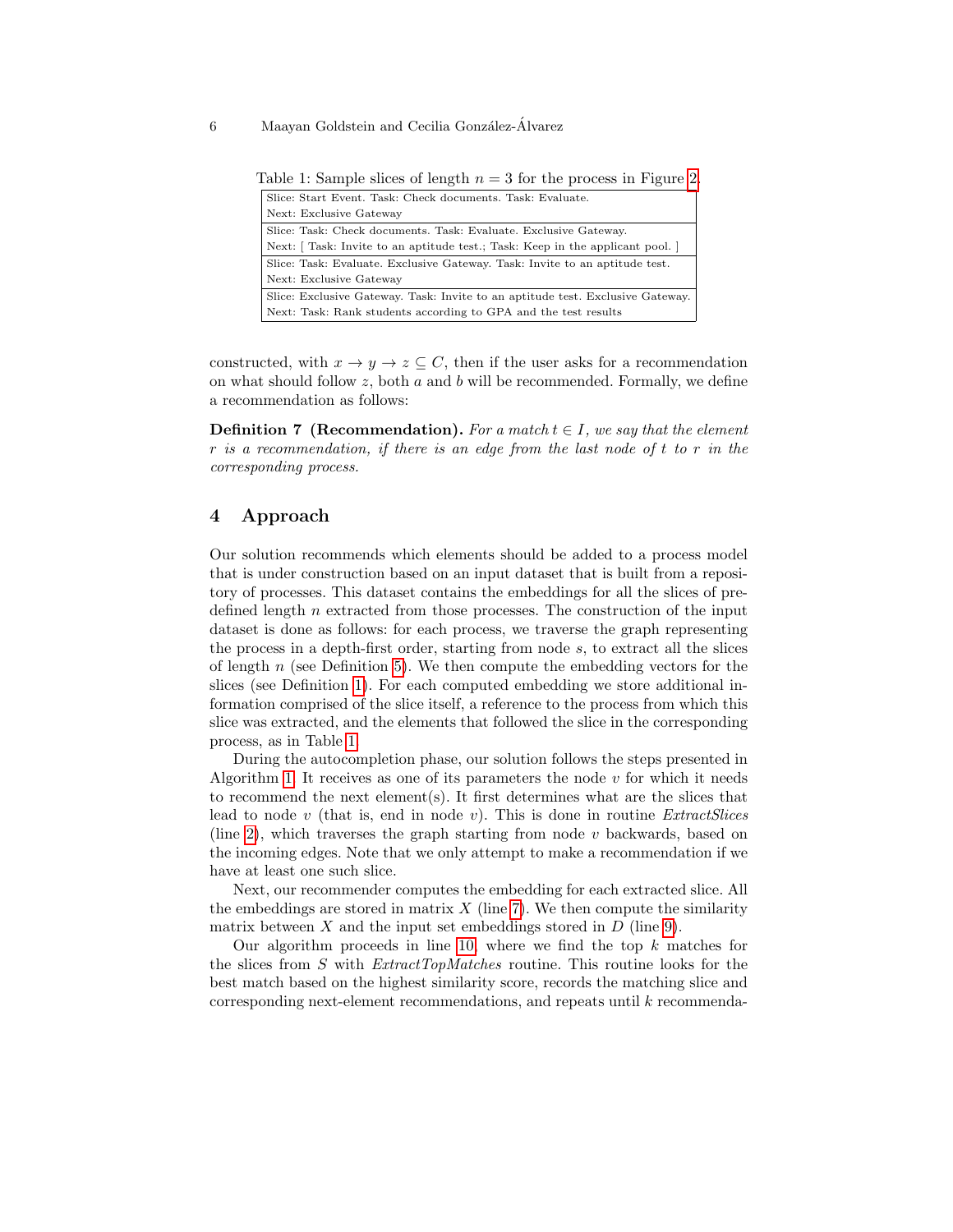tions are collected and presented to the end user. In case that we have the same recommendation for two different matches, we present it only once.

<span id="page-6-0"></span>Algorithm 1 Pseudo-code for the autocompletion step. Given process G and element v, recommend what other element(s) should be added to  $G$  after v.

| 1: function RECOMMENDELEMENT $(G, v, n, k, D) \rightarrow G$ - process (graph), $v$ - node   |
|----------------------------------------------------------------------------------------------|
| in G (element), $n \in \mathbb{N}$ - length, k - maximum number of top recommendations, D    |
|                                                                                              |
|                                                                                              |
| $\triangleright$ Extract slices of length <i>n</i> that terminate in <i>v</i> (Definition 5) |
| $\triangleright$ Embeddings for slices in S                                                  |
| $\triangleright$ Recommended elements                                                        |
|                                                                                              |
| $\triangleright$ Compute embedding (Definition 1)                                            |
|                                                                                              |
|                                                                                              |
| $\triangleright$ Compute similarity matrix (Definition 3)                                    |
| $\triangleright$ Extract k most similar entries in D to S                                    |
|                                                                                              |
| $\triangleright$ (Definition 7)                                                              |
|                                                                                              |
|                                                                                              |
|                                                                                              |
|                                                                                              |
|                                                                                              |

# 5 Evaluation

#### 5.1 Datasets

We evaluated our approach on four datasets of process models from different domains. These are summarized in Table [2.](#page-7-0) The first dataset (labeled Airport) is comprised of 24 processes capturing airport procedures [\[2\]](#page-14-8). The second dataset contains 40 processes available from the Integrated Adaptive Cyber Defense (IACD) initiative [\[16\]](#page-15-8). These processes are used for modeling security automation and orchestration workflows. In IACD, almost 85% of the tasks are unique, that is, they appear only once in the entire dataset. The third dataset (labeled Proprietary) is a collection of proprietary processes used in a product for security orchestration. It resembles the IACD dataset and contains 18 models. Unlike IACD, the processes in the proprietary dataset reuse almost one third of the elements among them. The last dataset (Universities) is used to model university admission procedures for master students in German universities [\[1\]](#page-14-3). The dataset is comprised of 9 models, with 40% of the same labeled elements occurring in at least two models.

The efficiency of a recommendation system depends heavily on the data distributions of the input dataset and the process that is being developed. Simply put, if the processes are completely unrelated to each other, then it is very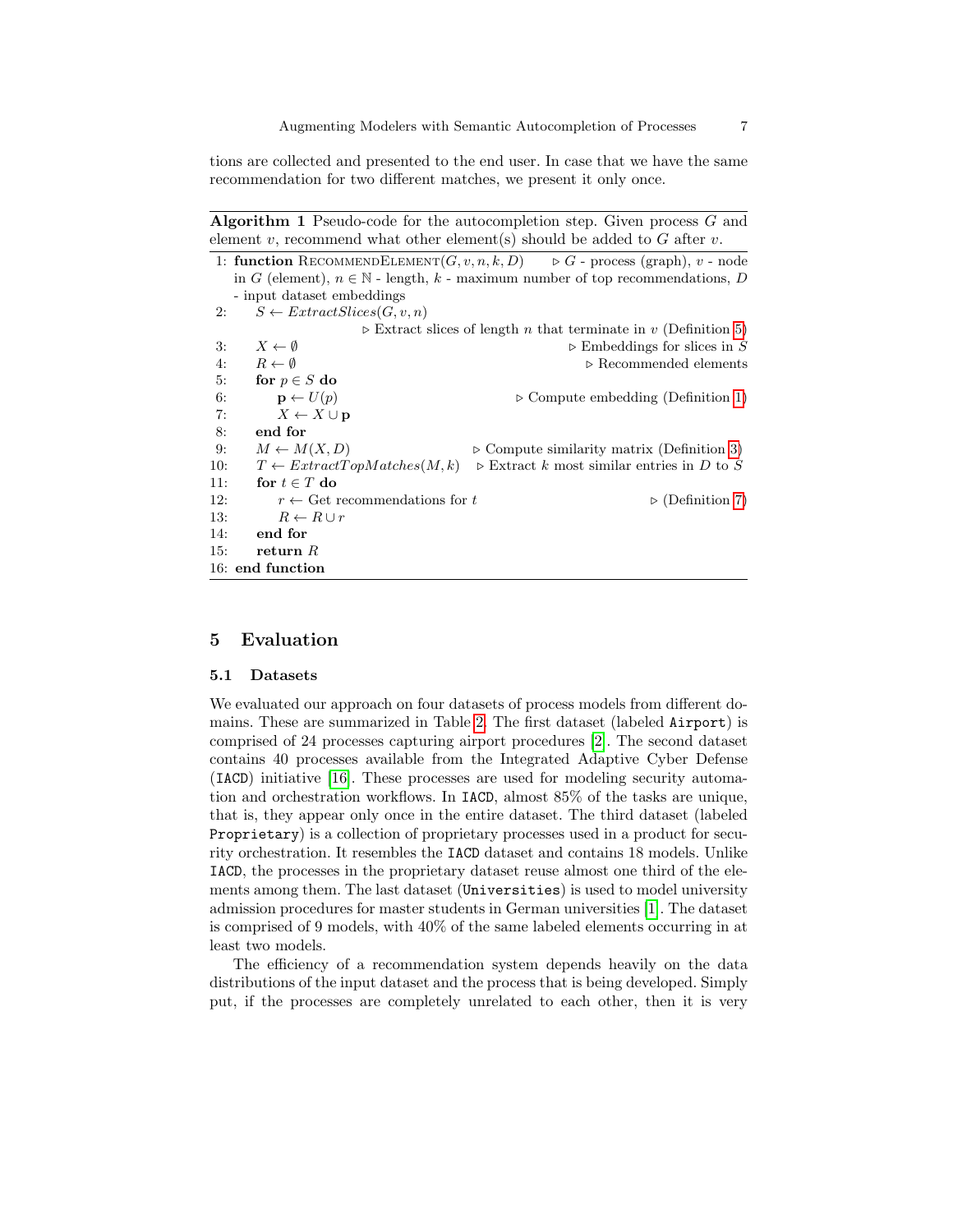<span id="page-7-0"></span>Table 2: Characterization of the datasets used in the experiments. For each dataset, from left to right, we show its number of processes, the number of elements in each process, how many of the elements are unique and appear only once in the dataset, the number of slices extracted for a length of 5, the average number of elements per process, the percentage of elements that are used in more than one process, and the average number of slices per element.

| $\text{Dataset}$ |    |     |     |       | Processes Elements Unique Slices Elements / Process Shared Elements Slices / Element |       |      |
|------------------|----|-----|-----|-------|--------------------------------------------------------------------------------------|-------|------|
| Airport          | 24 | 984 | 655 | 37868 | 41                                                                                   | 33.5% | 38.5 |
| <b>IACD</b>      | 40 | 676 | 571 | 1451  | 16.9                                                                                 | 15.5% | 2.1  |
| Proprietary      | 18 | 508 | 348 | 1841  | 28.2                                                                                 | 31.5% | 3.6  |
| Universities     |    | 451 | 272 | 10050 | 50.1                                                                                 | 40%   | 22.3 |

difficult to make meaningful suggestions. On the other hand, if the processes share semantic meaning, then our recommendation engine can leverage that and provide useful suggestions to the end-user.

The datasets used in the experiment have quite different characteristics that affect the ability of our autocompletion engine to make good recommendations. For example, in IACD only 15.5% of the elements are shared among the processes. Also, the processes in IACD are relatively small, as captured by the "Elements/Process" column, which means that during the input dataset construction, we can extract only a small number of slices.

In contrast, all of the processes in the Universities dataset cover similar procedures, thus we expect a significant amount of reuse. Even when there are elements that have somewhat different labels (and are therefore counted as "Unique" elements), they often bear similar meanings, e.g., "Accept" task label is similar to "Send letter of acceptance". The processes here and in the Airport dataset are also larger than in the other two datasets, allowing our auto-completion engine to mine a more meaningful and diverse input dataset to be used for its recommendations.

Validation methodology. We use the leave-one-group-out cross-validation technique to evaluate the accuracy of our approach. Each process, in turn, is evaluated against the rest of the processes that serve as the input dataset to mine recommendations from. This gives us an opportunity to use all available process models as an input and as a validation dataset. For each cross-validation fold, we choose a different process model and generate sub-processes with an increasing number of elements, in order to simulate different stages of the model construction. For each sub-process, we also record the next element's type and label that should be recommended (the ground truth). At each evaluation step, we perform the autocompletion step of Algorithm [1](#page-6-0) for each one of the sub-processes and obtain different accuracy metrics comparing the top recommendations against the ground truth. In Section [5.3](#page-8-0) we present the averages of the accuracy metrics that we obtain from the cross-validation folds.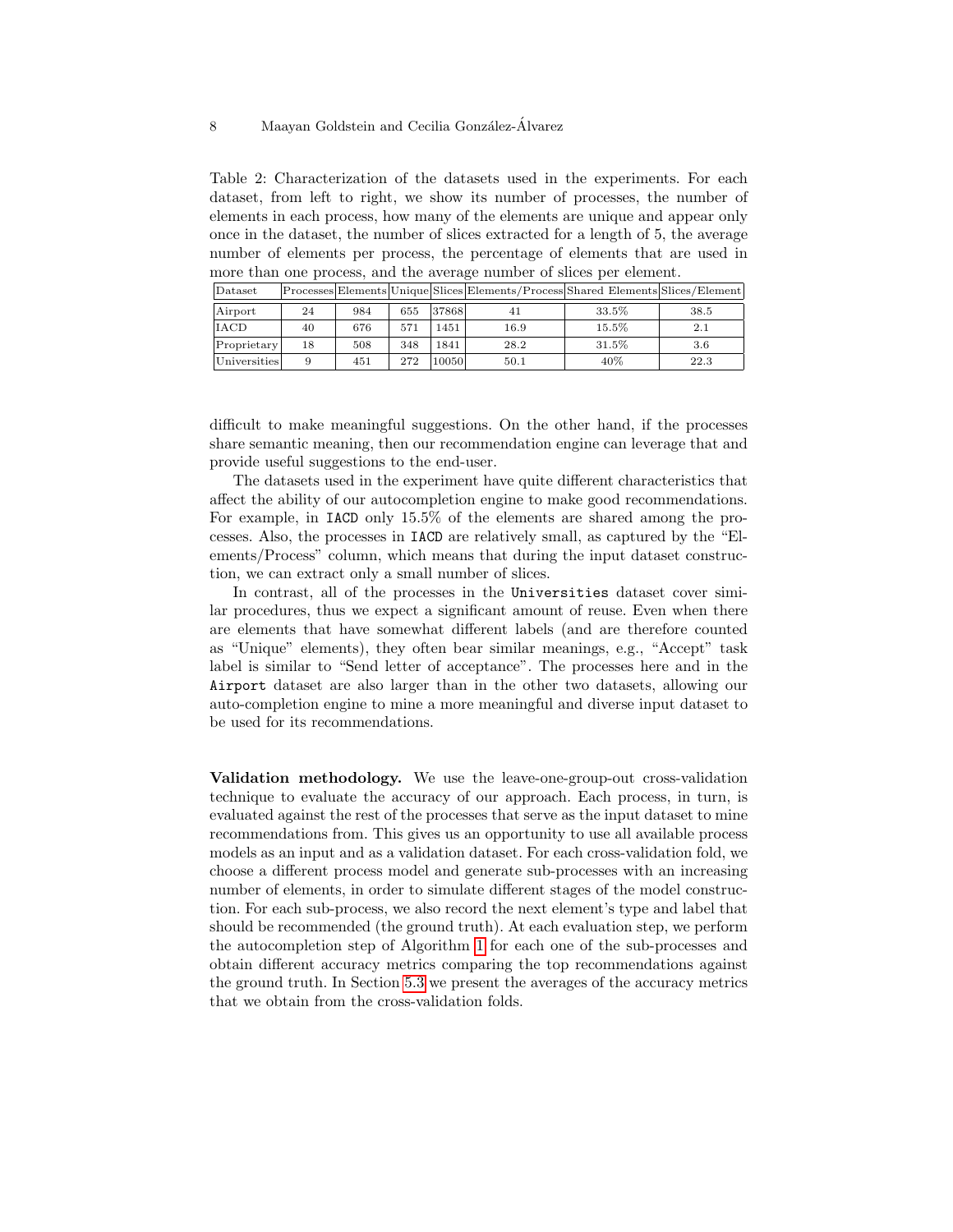#### <span id="page-8-2"></span>5.2 Metrics

In our evaluation we use two types of metrics; one type focuses on evaluating the precision and recall of the recommendations, and a second type assesses the quality of the predictions that are semantically similar to the ground truth.

For the first type, we use precision@k and recall@k [\[14\]](#page-14-9). Precision@k is the fraction of elements in the top  $k$  recommendations that match the ground truth, while recall@k is the coverage of the ground truth in the top  $k$  recommendations. Note that this type of metrics only captures cases where the labels of the elements recommended by our solution match the ground truth precisely. In our experiments we used  $k = 3$ .

For the second type, we focus on the metrics BLEU [\[26\]](#page-15-9) and METEOR [\[22\]](#page-15-1), that are frequently used to evaluate machine translation systems [\[24\]](#page-15-10). BLEU is the precision of n-grams of a machine translation's output compared to the ground truth reference. This metric is weighted by a brevity penalty to compensate for recall in overly short translations. METEOR is similar to BLEU but takes explicit ordering of words into account. During its matching computation it also considers translation variability via word inflection variations, synonym and paraphrasing. Additionally, we report the Cosine similarity of the predictions to the ground truth, computed based on Definition [2.](#page-3-2) This type of metrics captures both exact and similar matches between recommendations and the ground truth.

Table [3](#page-8-1) shows values of Cosine similarity, BLEU and METEOR for some sample recommendations to gain intuition on these metrics. Note that higher scores of BLEU, METEOR, and Cosine are correlated with higher semantic similarity of sentences. BLEU and METEOR's range is  $[0, 1]$ , while Cosine similarity spans from −1 to 1. Values over 0.3 represent understandable to good translations [\[21\]](#page-15-11) for both BLEU and METEOR; values over 0.4 represent high quality translations, and they exceed 0.5 for very-high quality translations. Values of 0.2 to 0.3 represent cases where one could see the gist of the translation, but it is not very clear.

| Recommendation            | Ground Truth                                                         |      |      | Cosine   BLEU   METEOR |
|---------------------------|----------------------------------------------------------------------|------|------|------------------------|
| Send letter of acceptance | Send letter of provisional acceptance                                | 0.82 | 0.80 | 0.91                   |
|                           | Attach additional requirements Collect additional required documents | 0.58 | 0.35 | 0.60                   |
| Send interview invitation | Invite for talk                                                      | 0.60 |      | 0.17                   |
| Check bachelor's degree   | Wait for bachelor's certificate                                      | 0.62 | 0.25 | 0.16                   |

<span id="page-8-1"></span>Table 3: Cosine similarity, BLEU and METEOR values for sample recommendations and ground truth values from the Universities dataset [\[1\]](#page-14-3).

#### <span id="page-8-0"></span>5.3 Experiments

We first study the effect that the selected slice length has on the quality of the recommendations made by our autocompletion engine. We then compare our solution to a random algorithm that makes recommendations based on the statistical distribution of the elements in the input dataset.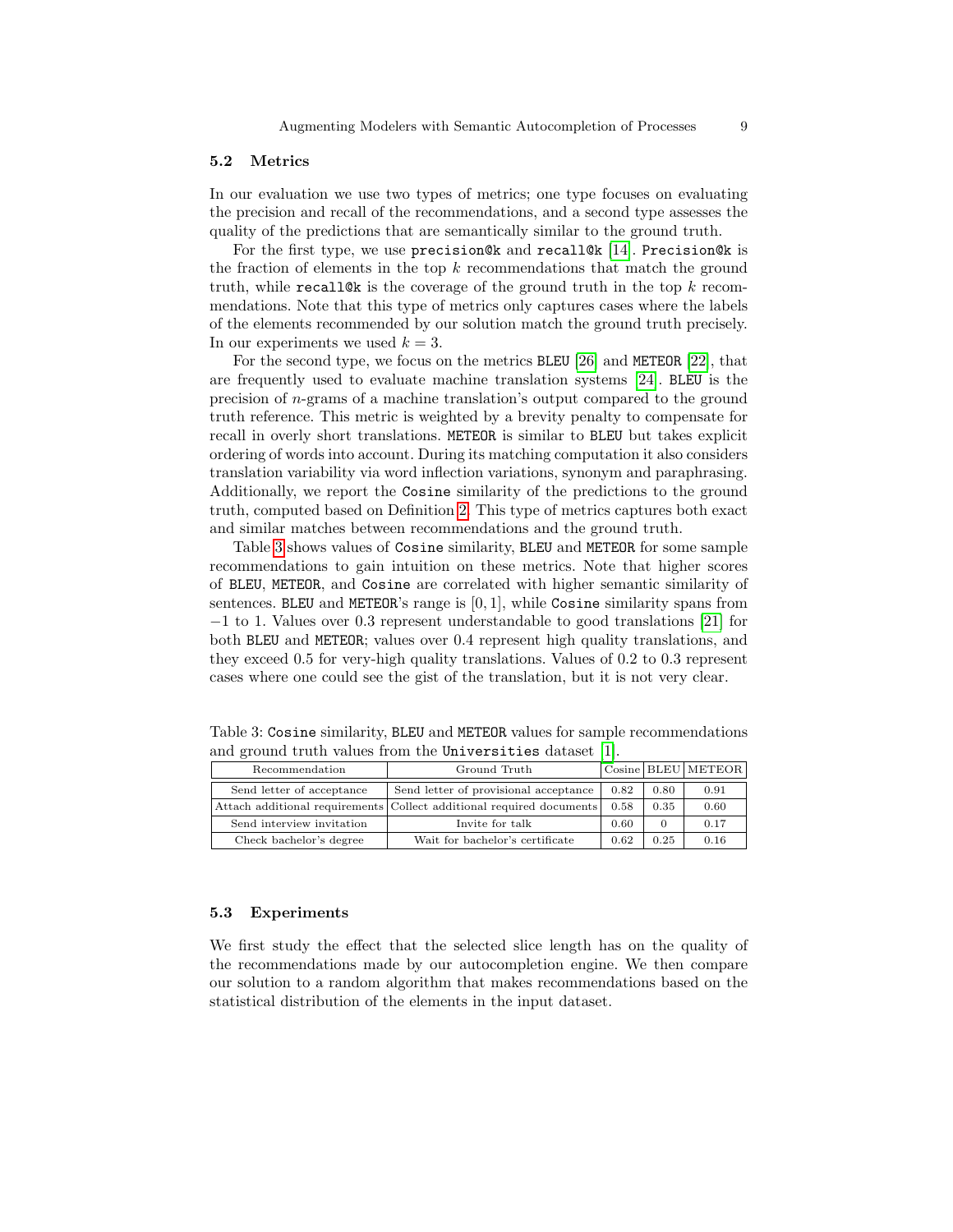At the beginning, we allowed the algorithms to make predictions based on all available elements in the processes. We learned quickly that the majority of the predictions (over 80%) were for ground truth of end events and gateways. Clearly, one may suggest an autocompletion engine that always suggests to use these two types of elements and get quite good precision and recall. However, this is not very useful for the model designer. We therefore also checked the quality of the suggestions when gateways and end events were excluded from recommendations and the ground truth (we refer to this case as Filtered).

Slice length study. We varied the length of the slice from  $n = 1$  to  $n = 5$ and collected the metrics for each dataset. Figure [3](#page-10-0) shows the results of this experiment for the Filtered case. The graphs in the figure plot the slice lengths on the x-axis and metric scores on the y-axis for the five metrics discussed in Section [5.2.](#page-8-2) On average<sup>[1](#page-9-0)</sup>, the best results are for a slice length of  $n = 3$ , although the effect of the slice length on each dataset varies.

For Airport (Figure [3a\)](#page-10-0) and Universities (Figure [3d\)](#page-10-0) datasets, our autocompletion engine's accuracy increases and then decreases slightly as the slice gets longer, with the best results observed at  $n = 3$ . The IACD dataset (Figure [3b\)](#page-10-0) is the most stable of all the four datasets with respect to the effect of the slice length on the algorithm. For the Proprietary dataset (Figure [3c\)](#page-10-0) the accuracy improves till  $n = 3$  and then remains stable.

For the case where all the elements are taken into consideration<sup>[2](#page-9-1)</sup>, slice length of  $n = 2$  gives slightly better results than  $n = 3$  for some datasets. We use slice of length  $n = 3$  throughout the rest of the experiments to enable easy comparison. However, we observe that one may need to carry out a preliminary slice length study for each new domain/dataset to get the best recommendations. This can be done automatically during the input dataset construction process.

Comparison to a random algorithm. In this experiment we studied the efficiency of our solution (labeled Slicing) in comparison to an algorithm that autocompletes the process at random (labeled Random). We collected the occurrences of each element in the dataset, and randomly selected the top recommendations based on the statistical distribution of the elements. Elements that occurred more frequently had a higher chance of being selected.

We set the slice length for our algorithm to  $n = 3$  based on the previous experiment. The random algorithm's performance is agnostic to this choice, as it takes no slices into account. We executed the experiment with Random 30 times, and computed averages over all runs.

The results of this experiment are shown in Table [4](#page-11-0) and Figure [4.](#page-12-0) Table [4](#page-11-0) gives the values of the metrics computed for our algorithm and for the random algorithm, for the two different configurations (including all the nodes, or filtering out gateways and end events). We use the  $\pm$  notation to present the average and the standard deviation for each metric. In Figure [4](#page-12-0) we visualize the ratio

<span id="page-9-1"></span><span id="page-9-0"></span> $1$  Computed as average over all four datasets, but not shown due to space limitation. <sup>2</sup> Not visualized due to space limitation.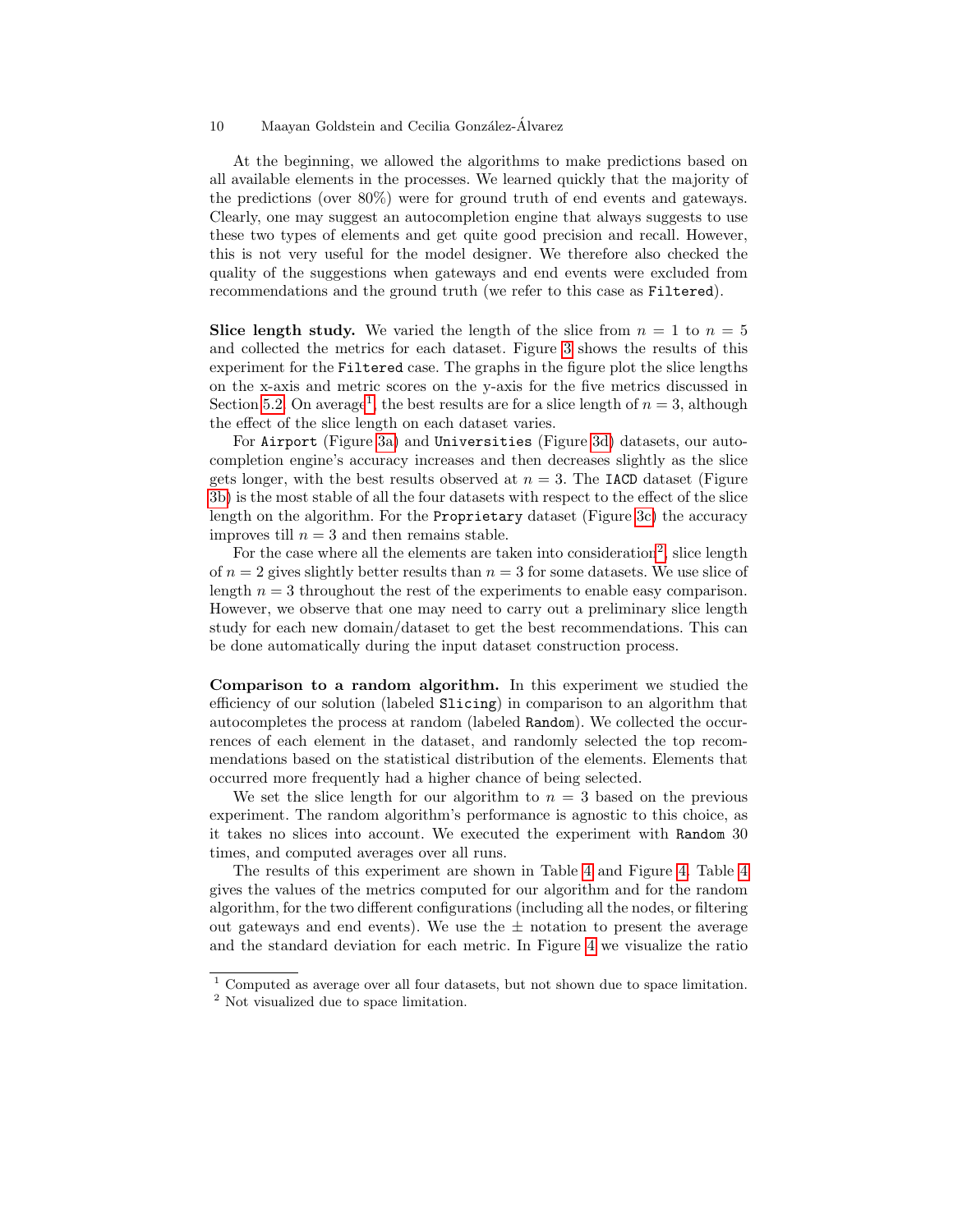<span id="page-10-0"></span>

Augmenting Modelers with Semantic Autocompletion of Processes 11

Fig. 3: Evaluation metrics for slice lengths of 1 to 5,  $k = 3$ , for Filtered case.

between the averages of the metrics computed for the two algorithms for easier comparison.[3](#page-10-1)

When all the elements are taken into account, our algorithm achieves scores over 0.56 for BLEU and METEOR metrics, which indicates a very good match be-tween the ground truth and the recommendations [\[21\]](#page-15-11). Cosine similarity is also high, especially for the Universities dataset. Our algorithm performs much better than the random algorithm with respect to BLEU, METEOR and Cosine similarity. It also has a much higher precision and recall. Note that since at every step we recommend the top 3 elements, then a precision of 0.29 (for the Universities dataset, with all the elements, and for the Proprietary dataset, in the Filtered case) means that, in average, we suggest one element out of 3 correctly almost always. The random algorithm reaches up to 0.13 precision when all the elements are taken into account. There are many gateways and end elements in both the input and the validation datasets, so the random algorithm suggests them frequently, and, therefore, gets many accurate predictions.

When we narrow down the analysis only to activity tasks, we learn that our algorithm outperforms the random algorithm for all the datasets, as witnessed by all the metrics. Its precision is up to 64x higher than that of the random algorithm, with the recall having up to 63x improvement.

<span id="page-10-1"></span><sup>3</sup> Some precision and recall values are rounded to 0 when only two decimal places are used. For such cases, we use higher precision values to compute the ratio.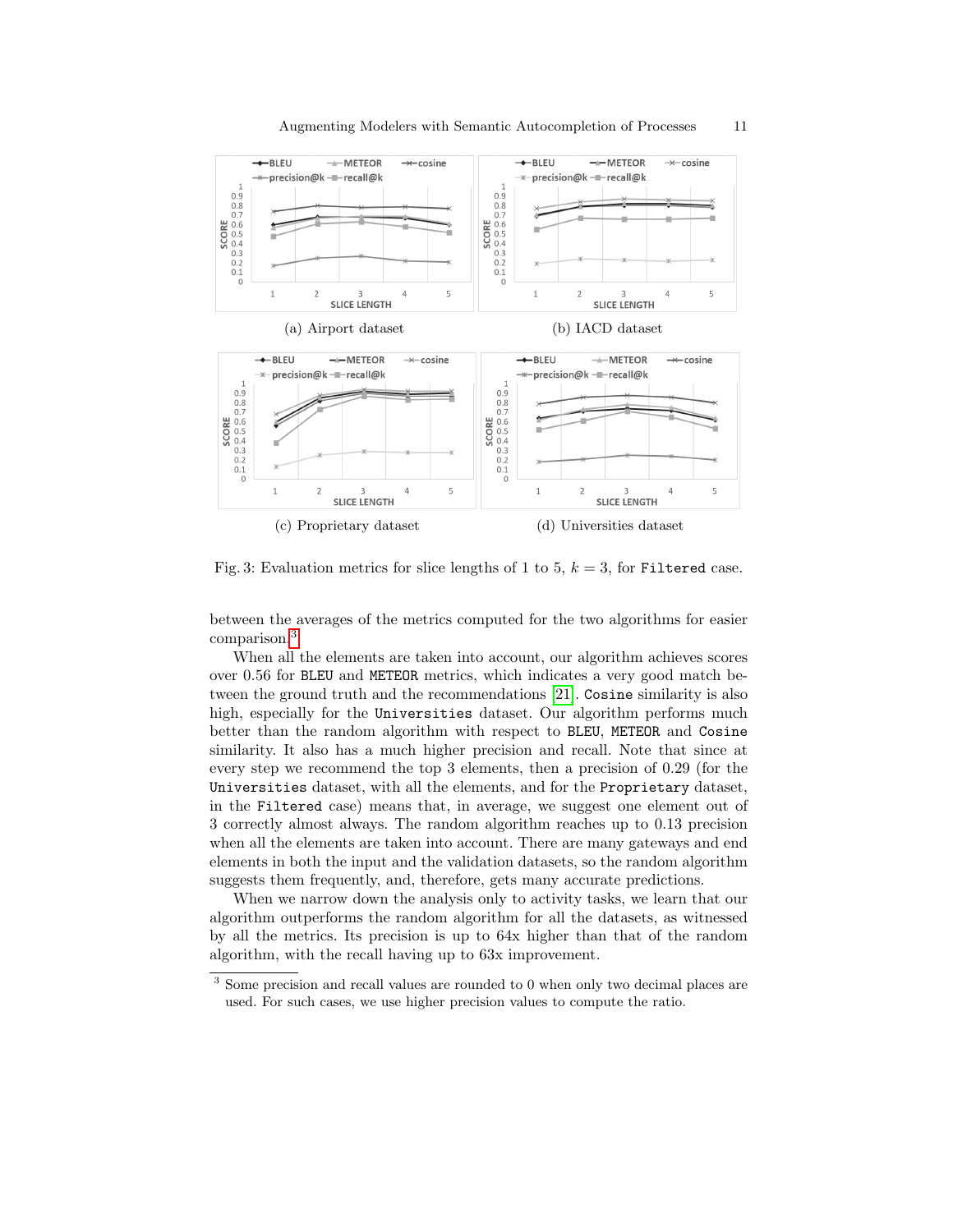<span id="page-11-0"></span>Table 4: Evaluation metrics computed for Slicing and Random, for all the elements (top half) and for filtered out gateways and end events (bottom half).

| All elements                                                                |                 |                |                                                                 |                 |                                                                                 |                |                                                                                                                          |                |  |
|-----------------------------------------------------------------------------|-----------------|----------------|-----------------------------------------------------------------|-----------------|---------------------------------------------------------------------------------|----------------|--------------------------------------------------------------------------------------------------------------------------|----------------|--|
| Dataset/                                                                    |                 | Airport        |                                                                 | IACD            |                                                                                 | Proprietary    |                                                                                                                          | Universities   |  |
| Metric                                                                      | Slicing         | Random         | Slicing                                                         | Random          | Slicing                                                                         | Random         | Slicing                                                                                                                  | Random         |  |
| <b>BLEU</b>                                                                 |                 |                | $0.56 \pm 0.27$ $0.37 \pm 0.29$ $0.71 \pm 0.33$ $0.29 \pm 0.22$ |                 | $0.7 \pm 0.29$                                                                  |                | $0.37 \pm 0.28 \times 0.64 \pm 0.24 \times 0.44 \pm 0.28$                                                                |                |  |
| <b>METEOR</b>                                                               | $0.63 \pm 0.4$  |                |                                                                 |                 | $0.34\pm0.38$ 0.75 $\pm0.34$ 0.26 $\pm0.26$ 0.81 $\pm0.33$                      | $0.4 \pm 0.37$ | $0.77 \pm 0.34$ $0.44 \pm 0.39$                                                                                          |                |  |
| Cosine                                                                      | $0.8 \pm 0.31$  |                |                                                                 |                 |                                                                                 |                | $0.6\pm0.34$ $0.82\pm0.27$ $0.43\pm0.23$ $0.89\pm0.24$ $0.63\pm0.31$ $0.87\pm0.26$ $0.64\pm0.32$                         |                |  |
| precision $@3 0.21\pm0.18 0.09\pm0.15 0.22\pm0.17 0.02\pm0.08 0.28\pm0.14 $ |                 |                |                                                                 |                 |                                                                                 | $0.1 \pm 0.15$ | $[0.29 \pm 0.18] 0.13 \pm 0.16]$                                                                                         |                |  |
| recall@3                                                                    |                 |                |                                                                 |                 | $0.61\pm0.49$ $0.27\pm0.44$ $0.63\pm0.48$ $0.06\pm0.25$ $0.81\pm0.33$           |                | $0.3 \pm 0.46$ $0.78 \pm 0.34$ $0.4 \pm 0.49$                                                                            |                |  |
| Filtered                                                                    |                 |                |                                                                 |                 |                                                                                 |                |                                                                                                                          |                |  |
| $D{\text{at }ast}/$                                                         | Airport         |                | <b>IACD</b>                                                     |                 | Proprietary                                                                     |                | Universities                                                                                                             |                |  |
| Metric                                                                      | Slicing         | Random         | Slicing                                                         | Random          | Slicing                                                                         | Random         | Slicing                                                                                                                  | Random         |  |
| <b>BLEU</b>                                                                 | $0.68 \pm 0.32$ | $0.3 \pm 0.13$ | $0.8 + 0.28$                                                    | $0.32 \pm 0.18$ | $0.9 \pm 0.24$                                                                  | $0.21 \pm 0.2$ | $0.74 \pm 0.28$ $0.35 \pm 0.21$                                                                                          |                |  |
| <b>METEOR</b>                                                               |                 |                |                                                                 |                 | $0.69 \pm 0.38$ $0.15 \pm 0.14$ $0.82 \pm 0.27$ $0.29 \pm 0.22$ $0.92 \pm 0.21$ |                | $0.21 \pm 0.23 \times 0.78 \pm 0.34$                                                                                     | $0.2 \pm 0.21$ |  |
|                                                                             |                 |                |                                                                 |                 |                                                                                 |                |                                                                                                                          |                |  |
| Cosine                                                                      | $0.78 \pm 0.27$ | $0.4 \pm 0.14$ |                                                                 |                 | $[0.87 \pm 0.21]$ $0.44 \pm 0.18]$ $0.94 \pm 0.16$                              | $0.39 \pm 0.2$ | $ 0.88 \pm 0.21 0.47 \pm 0.18$                                                                                           |                |  |
| $precision@3 0.27\pm0.27$                                                   |                 | $0 \pm 0.04$   |                                                                 |                 |                                                                                 |                | $0.23 \pm 0.17 \times 0.01 \pm 0.06 \times 0.29 \pm 0.12 \times 0.01 \pm 0.06 \times 0.25 \pm 0.18 \times 0.01 \pm 0.06$ |                |  |

#### 5.4 Findings

We can distill the following key findings from our empirical evaluation:

- $-$  Our autocompletion engine is applicable to various domains: The recommendations obtained for the presented datasets are quite accurate as all the metrics attest to. Precision of 0.21 to 0.29 means that in average one out of three to five suggestions is correct. Since each recommendation contains three options, it means that most recommendations include one exact match to the ground truth. A recall of up to 0.87% indicates that we manage to cover the majority of the expected elements in our recommendations. Even if a suggestion is not an exact match to the ground truth, the high values of the BLEU, METEOR, and Cosine metrics indicate a significant similarity between them.
- $-$  Slicing window length has a mild impact on the quality of autocompletion: The results from our first experiment show that our recommendation engine can indeed get better predictions for some slice sizes. We therefore recommend tuning this parameter during the input dataset construction procedure for each new dataset. However, metrics measurement changes are not drastic enough for us to claim that this parameter has a significant impact on our algorithm.
- Semantic similarity based evaluation metrics exhibit mostly high correlation among them: The results from both the slice length study and the comparison of Slicing to Random show that the METEOR and BLEU metrics have a Pearson correlation of over 0.85, except when the Random algorithm is applied in the Filtered case. We witnessed similar results for METEOR and Cosine, with a Pearson correlation of over 0.88. The semantic similarity based metrics had a low correlation to the metrics used to evaluate exact matches.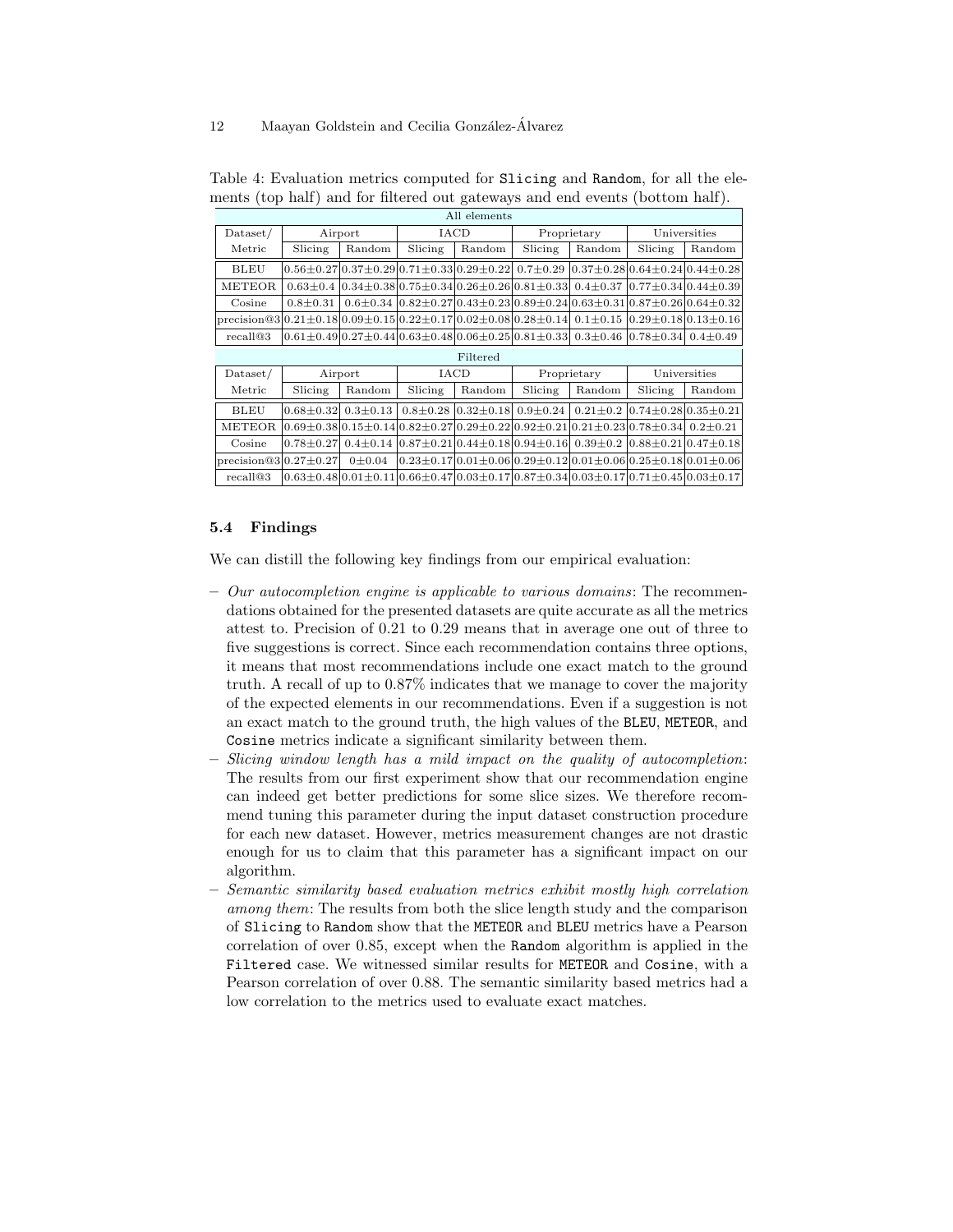<span id="page-12-0"></span>

Fig. 4: Ratio between the values of the metrics measured for the Slicing versus the Random algorithm. UNIV stands for the Universities dataset.

The main difficulty in selecting the right metrics is related to the fact that none of them are tuned specifically to the problem at hand. For example, measuring precision based on exact matches does not reveal the full potential of our algorithm, as predictions similar to the ground truth (e.g., "Accept" versus "Send letter of acceptance") are not considered as a match. A fruitful area of future research would be to study to what extent these metrics correlate with the feedback of subject matter experts on the quality of the recommendations.

#### 5.5 Threats to validity

One threat to validity is related to the choice of USE for the embeddings computation. The version we used has been trained on English sentences. This means that we can not use it for models in other languages. In the future, we plan to investigate whether multi-language models or other encoders may improve our autocompletion solution.

Another threat is related to the difficulty in comparing our results to those made by other researchers, due to lack of evaluation on open source datasets. We hope our work can serve as a baseline for such comparisons.

## 6 Related Work

Similarity between process models has been a subject of interest for a while now. The main goal of this line of research is to determine if two processes are similar to each other, or implement a query to find a process, rather than recommending how to autocomplete a process.

One of the first attempts to combine structural and semantical information while assessing models similarity was accomplished with BPMN-Q [\[3\]](#page-14-10). BPMN-Q allows users to formulate structure-related process model queries and uses WordNet [\[25\]](#page-15-12) knowledge to make the search semantic aware. WordNet-based word-to-word semantic similarity values were also used in [\[27\]](#page-15-13) for this task.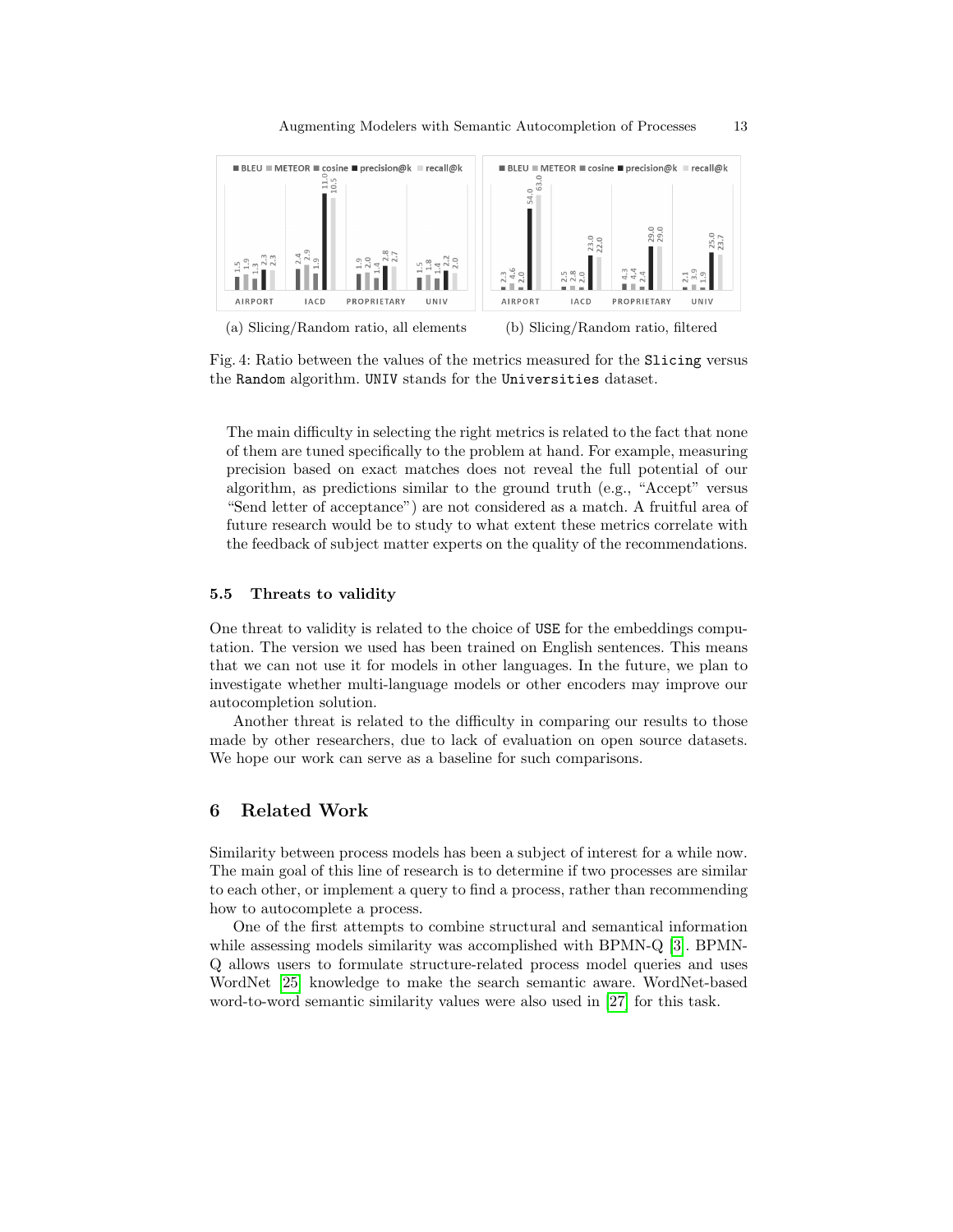Later, the concept of a causal footprint was introduced [\[30\]](#page-15-14). A causal footprint is a collection of behavioral constraints imposed by a process model. These constraints are converted into vectors and are compared via a similarity score.

Some researchers focused on detecting similarities between processes based on graph edit distances between them [\[10,](#page-14-11) [17\]](#page-15-15), while others [\[28\]](#page-15-16) used a combination of graphs' structure related techniques with per-element similarity.

Researchers leveraged various process similarity techniques to enable process autocompletion. One such example is the tool FlowRecommender [\[35\]](#page-16-0), that suggests next elements based on pattern matching for graphs. It was evaluated on a synthetic dataset and only focused on validating the structural accuracy of the prediction. As an improvement to this technique, the authors proposed to traverse the process graphs, and compare them via a string edit distance similarity metric [\[23\]](#page-15-3). The approach focused on finding isomorphic graphs when labels had to match precisely.

In a more recent work [\[31\]](#page-15-6), the authors used bag-of-words to predict the top k most similar process models from a process repository to a process that is being modeled. They also used a structural-only based comparison in [\[32\]](#page-15-17) to detect differences between models. Unfortunately, the authors did not evaluate their approach on any open dataset using any known metrics, making it difficult to compare their approach to ours.

Machine learning based techniques for processes included graph embeddings to search processes with a search query that contained arbitrary text [\[34\]](#page-15-18). This work focused on a single node matching against the search query. Earlier, transfer learning enabled search and retrieval of processes from logs [\[18\]](#page-15-19), where unique content-bearing workflow motifs were extracted from the set of processes. These motifs were treated as features and then each process was represented as a vector in this feature space. Based on this representation, similarity metrics can be computed between processes, and used in the future to improve our solution.

In an alternative method for encoding process models as vectors [\[9\]](#page-14-12), De Koninck et. al. developed representation learning architectures for embedding trace logs and models to enable comparison between them. The learned architecture focused on the structural properties of processes, rather than their semantics.

Finally, Burgueño et. al. [\[6\]](#page-14-13) proposed to use contextual information taken from process description to auto-generate the process. Indeed such documentation, when available, could be used to improve our autocompletion technique.

# 7 Conclusions and Future Work

In this paper, we presented a novel technique for design-time next-task recommendation in business process modeling that is based on semantic similarity of processes. Our solution supports business modelers by autocompleting the next element(s) during process construction. We used a state-of-the-art NLP technique that detects similarities between sentences and adopted it to the domain of business processes models. This allowed us to overcome the challenge of having little data to train a traditional machine learning recommender model on.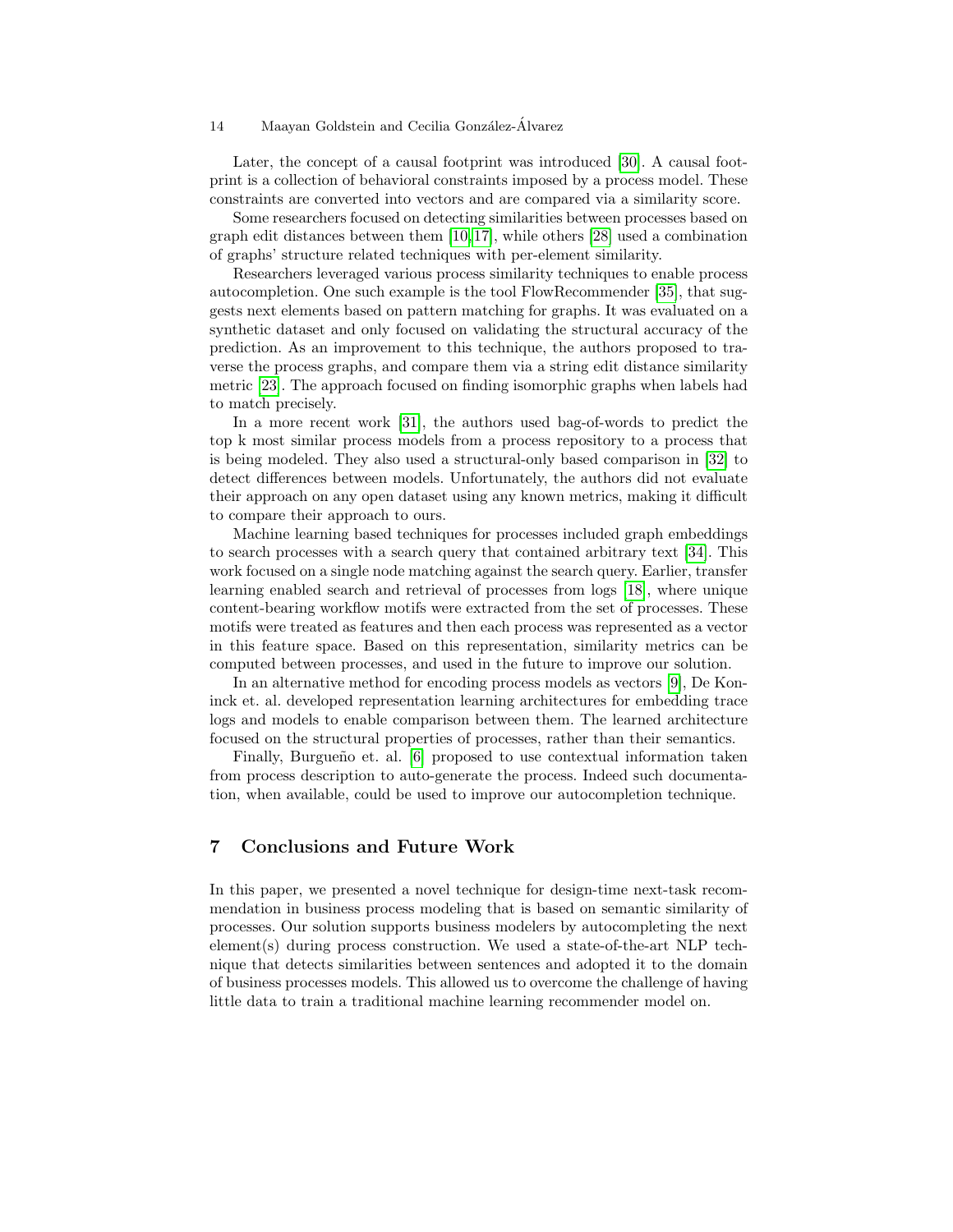Our evaluation shows that the suggestions made by our recommendation engine are accurate for datasets with different characteristics and from different domains. Moreover, our solution is suitable for applications in commercial products, as the evaluation on a proprietary dataset shows.

In the future, we plan to conduct a user study where process modelers will rate the predictions made by our tool. This will allow us to better assess the efficiency of our approach in practical settings and also learn which metrics are most suitable for the evaluation of other process recommendation systems.

Another interesting direction would be to investigate how the BPMN execution semantic could be taken into account. By analyzing execution traces of processes from the input dataset and encoding the traces in addition to paths.

## References

- <span id="page-14-3"></span>1. Antunes, G., Bakhshandeh, M., et al.: The process model matching contest 2015. GI-Edition: Lecture Notes in Informatics. Proceedings 248, 127–155 (2015)
- <span id="page-14-8"></span>2. APROMORE: An advanced process model repository (2021), [https://git.io/](https://git.io/Jmgci) [Jmgci](https://git.io/Jmgci)
- <span id="page-14-10"></span>3. Awad, A., Polyvyanyy, A., Weske, M.: Semantic querying of business process models. In: 12th International IEEE Enterprise Distributed Object Computing Conference. pp. 85–94. IEEE (2008)
- <span id="page-14-7"></span>4. Bondy, J.A.: Graph Theory With Applications. Elsevier Science Ltd., GBR (1976)
- <span id="page-14-5"></span>5. Born, M., Brelage, C., Markovic, I., Pfeiffer, D., Weber, I.: Auto-completion for executable business process models. In: International Conference on Business Process Management. pp. 510–515. Springer (2008)
- <span id="page-14-13"></span>6. Burgueño, L., Clarisó, R., Li, S., Gérard, S., Cabot, J.: A NLP-based architecture for the autocompletion of partial domain models (Nov 2020)
- <span id="page-14-6"></span>7. Cer, D., Yang, Y., yi Kong, S., Hua, N., Limtiaco, N., John, R.S., Constant, N., Guajardo-Cespedes, M., Yuan, S., Tar, C., Sung, Y.H., Strope, B., Kurzweil, R.: Universal sentence encoder (2018)
- <span id="page-14-2"></span>8. Cornea, R.C., Weininger, N.B.: Providing autocomplete suggestions (2014), US Patent 8,645,825
- <span id="page-14-12"></span>9. De Koninck, P., vanden Broucke, S., De Weerdt, J.: act2vec, trace2vec, log2vec, and model2vec: Representation learning for business processes. In: International Conference on Business Process Management. pp. 305–321. Springer (2018)
- <span id="page-14-11"></span>10. Dijkman, R., Dumas, M., García-Bañuelos, L.: Graph matching algorithms for business process model similarity search. In: International conference on business process management. pp. 48–63. Springer (2009)
- <span id="page-14-0"></span>11. Fellmann, M., Zarvic, N., Metzger, D., Koschmider, A.: Requirements catalog for business process modeling recommender systems. In: Wirtschaftsinformatik. pp. 393–407 (2015)
- <span id="page-14-1"></span>12. Fellmann, M., Zarvić, N., Thomas, O.: Business processes modeling recommender systems: User expectations and empirical evidence. Complex Systems Informatics and Modeling Quarterly (14), 64–79 (2018)
- <span id="page-14-4"></span>13. Floridi, L., Chiriatti, M.: GPT-3: Its nature, scope, limits, and consequences. Minds and Machines pp. 1–14 (2020)
- <span id="page-14-9"></span>14. Hawking, D., Craswell, N., Bailey, P., Griffihs, K.: Measuring search engine quality. Information Retrieval  $4(1)$ , 33–59 (2001)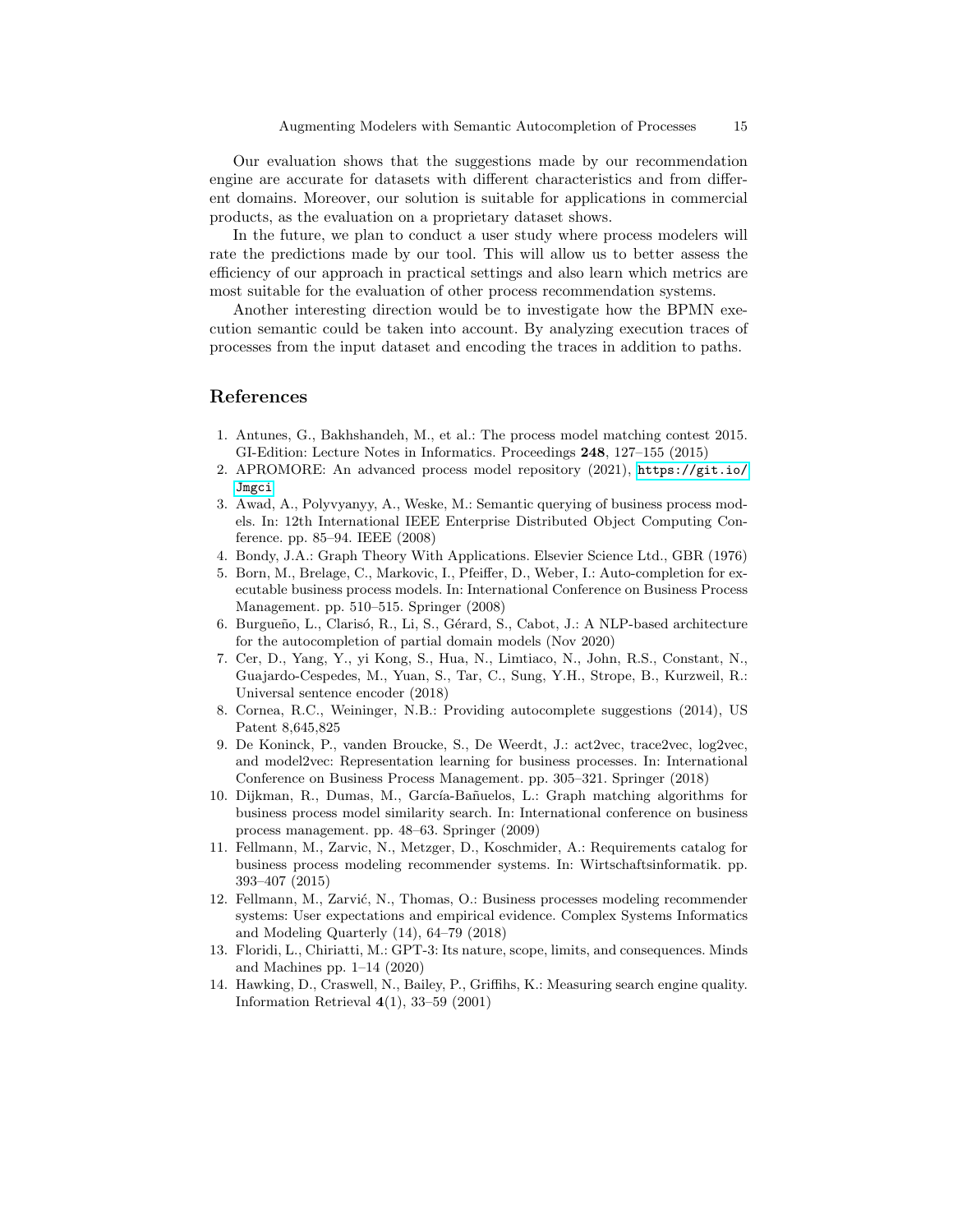- 16 Maayan Goldstein and Cecilia González-Álvarez
- <span id="page-15-2"></span>15. Hornung, T., Koschmider, A., Oberweis, A.: Rule-based autocompletion of business process models. In: CAiSE Forum. vol. 247, pp. 222–232. Citeseer (2007)
- <span id="page-15-8"></span>16. IACD playbooks, workflows, & local instance examples (2021), [https://www.](https://www.iacdautomate.org/playbook-and-workflow-examples) [iacdautomate.org/playbook-and-workflow-examples](https://www.iacdautomate.org/playbook-and-workflow-examples)
- <span id="page-15-15"></span>17. Ivanov, S., Kalenkova, A.A., van der Aalst, W.M.: Bpmndiffviz: A tool for bpmn models comparison. In: BPM (Demos). pp. 35–39 (2015)
- <span id="page-15-19"></span>18. Koohi-Var, T., Zahedi, M.: Cross-domain graph based similarity measurement of workflows. Journal of Big Data  $5(1)$ , 1–16 (2018)
- <span id="page-15-4"></span>19. Koschmider, A., Hornung, T., Oberweis, A.: Recommendation-based editor for business process modeling. Data & Knowledge Engineering  $70(6)$ , 483–503 (2011)
- <span id="page-15-5"></span>20. Koschmider, A., Song, M., Reijers, H.A.: Social software for business process modeling. Journal of Information Technology 25(3), 308–322 (2010)
- <span id="page-15-11"></span>21. Lavi, A.: Evaluating the output of machine translation systems (2019), [https://www.cs.cmu.edu/%7Ealavie/Presentations/](https://www.cs.cmu.edu/%7Ealavie/Presentations/MT-Evaluation-MT-Summit-Tutorial-19Sep11.pdf) [MT-Evaluation-MT-Summit-Tutorial-19Sep11.pdf](https://www.cs.cmu.edu/%7Ealavie/Presentations/MT-Evaluation-MT-Summit-Tutorial-19Sep11.pdf)
- <span id="page-15-1"></span>22. Lavie, A., Agarwal, A.: Meteor: An automatic metric for mt evaluation with high levels of correlation with human judgments. In: Proceedings of the second workshop on statistical machine translation. pp. 228–231 (2007)
- <span id="page-15-3"></span>23. Li, Y., Cao, B., Xu, L., Yin, J., Deng, S., Yin, Y., Wu, Z.: An efficient recommendation method for improving business process modeling. IEEE Transactions on Industrial Informatics 10(1), 502–513 (2014)
- <span id="page-15-10"></span>24. Mathur, N., Wei, J., Freitag, M., Ma, Q., Bojar, O.: Results of the WMT20 metrics shared task. In: Proceedings of the Fifth Conference on Machine Translation. pp. 688–725 (2020)
- <span id="page-15-12"></span>25. Miller, G.A.: Wordnet: A lexical database for english. Commun. ACM 38(11), 39–41 (Nov 1995)
- <span id="page-15-9"></span>26. Papineni, K., Roukos, S., Ward, T., Zhu, W.J.: Bleu: a method for automatic evaluation of machine translation. In: Proceedings of the 40th annual meeting of the Association for Computational Linguistics. pp. 311–318 (2002)
- <span id="page-15-13"></span>27. Shahzad, K., Pervaz, I., Nawab, A.: Wordnet based semantic similarity measures for process model matching. In: BIR Workshops. pp. 33–44 (2018)
- <span id="page-15-16"></span>28. Starlinger, J., Brancotte, B., Cohen-Boulakia, S., Leser, U.: Similarity search for scientific workflows. Proceedings of the VLDB Endowment (PVLDB) 7(12), 1143– 1154 (2014)
- <span id="page-15-0"></span>29. Tab9: Ai smart compose for your code (2021), <https://www.tabnine.com/>
- <span id="page-15-14"></span>30. Van Dongen, B., Dijkman, R., Mendling, J.: Measuring similarity between business process models. In: Seminal contributions to information systems engineering, pp. 405–419. Springer (2013)
- <span id="page-15-6"></span>31. Wang, J., Gui, S., Cao, B.: A process recommendation method using bag-offragments. International Journal of Intelligent Internet of Things Computing 1(1), 32–42 (2019)
- <span id="page-15-17"></span>32. Wang, J., Lu, J., Cao, B., Fan, J., Tan, D.: Ks-diff: A key structure based difference detection method for process models. In: IEEE International Conference on Web Services (ICWS). pp. 408–412. IEEE (2019)
- <span id="page-15-7"></span>33. Wieloch, K., Filipowska, A., Kaczmarek, M.: Autocompletion for business process modelling. In: International Conference on Business Information Systems. pp. 30– 40. Springer (2011)
- <span id="page-15-18"></span>34. Yu, X., Wu, W., Liao, X.: Workflow recommendation based on graph embedding. In: 2020 IEEE World Congress on Services (SERVICES). pp. 89–94 (2020)